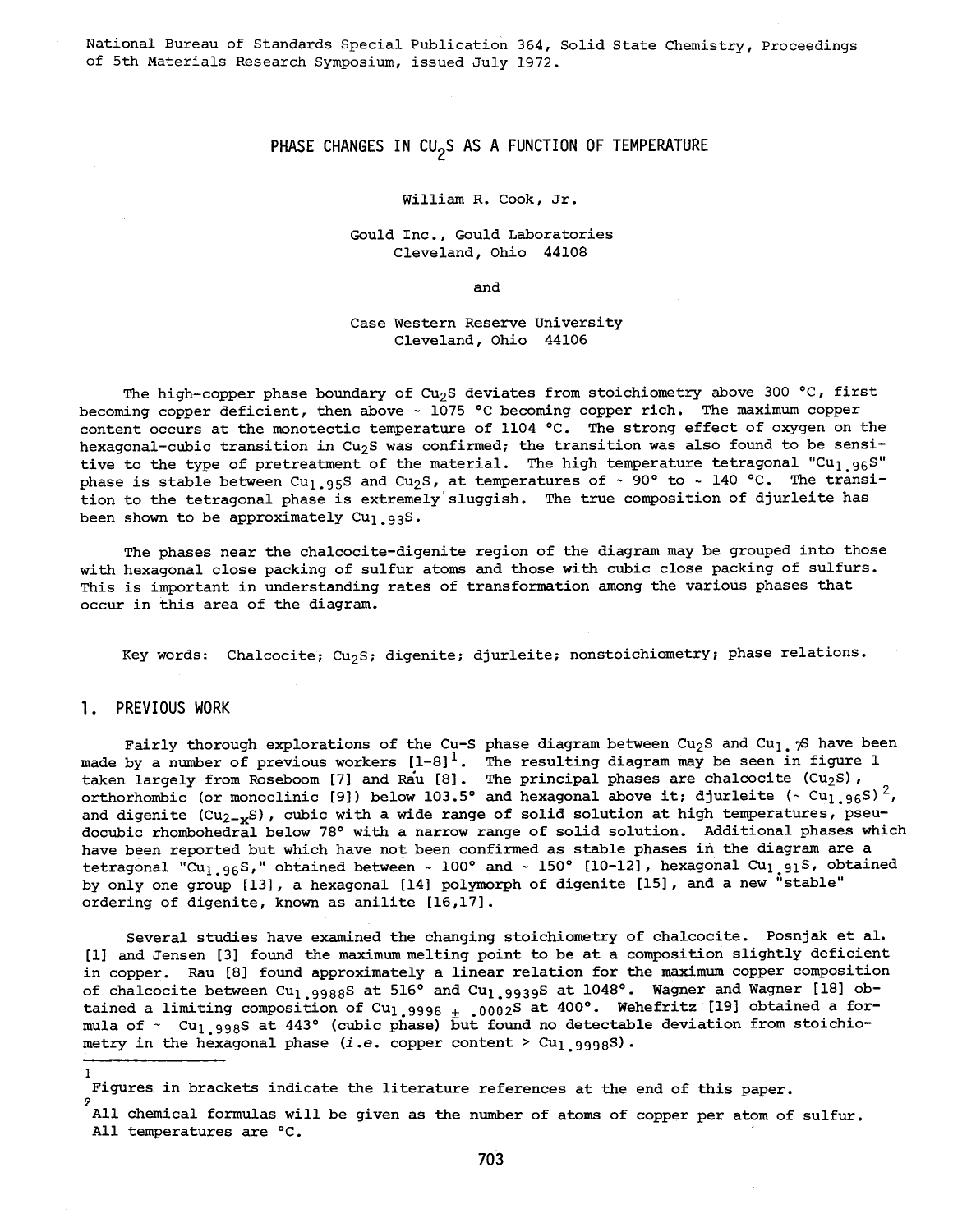

Fig. 1. Cu-S phase diagram in the vicinity of chalcocite and digenite [3, 6-8].

Much of the previous work, particularly near room temperature, was done in air on the assumption that little if any reaction with air occurs. Buerger [2] pointed out that this assumption was not valid, but his work was later criticized [5] because much of it had been done in air. Studies on chalcocite crystals chemically converted from CdS [14] re-emphasized that it was necessary to completely exclude air at all temperatures if the objective was to determine the two component diagram. The only one to have done so is Jensen [3], and our results are in agreement with his.

### 2. MATERIALS AND EXPERIMENTAL TECHNIQUES

Raw materials were 99.999% Cu in either rod or 1 mm wire form and 99.999% S, both from American Smelting and Refining Co. The major impurity in the sulfur is organic material. The copper was etched in 1:2 or 1:3 HNO<sub>3</sub> to remove the oxide and superficial impurities, washed with distilled water, and kept in vacuum until use. Copper filings were not used because of the increased amount of oxygen impurity that would be present due to the large surface area. The sulfur was kept in vacuum briefly before use also in order to remove as much adsorbed oxygen and  $H_20$  as possible. Only chunk sulfur was used so that none would be lost. Compositions were recalculated after weighing and applying the buoyancy correction to give the exact composition of the mix. From the time they were made, all compositions were kept sealed in vacuum except when being ground of x-rayed.

For the usual mixes, which ranged between 1 and 2-1/2 grams, compositional uncertainty was 0.05 to 0.1% in the Cu:S ratio, Cu<sub>1.9599</sub>  $\pm$  0019S, for example. For the "whisker" compositions, which were weighed on a semi-microbalance, the estimated precision of the final compositions was  $\sim$  2 to 4 ppm, equivalent to a formula of Cu<sub>2</sub> 001151  $\pm$  .0000058, for example. At this inaccuracy level, impurities can constitute an error up to ten times the weighing error. However, it is here assumed that due to the similar nominal level of impurities in the two raw materials, no substantial increase in error existed. If this is incorrect, it could shift the abscissa laterally in figure 3 by a small amount.

This work used mainly three techniques: observation of changes at high temperature (Cu "whisker" growth of Cu2s samples), differential thermal analysis (DTA), and low temperature equilibrium at several temperatures, particularly 120°  $\pm$  1°, 73°  $\pm$  0.4°, and room temperature (24°  $\pm$  2°). Powder x-ray diffraction patterns were taken on most of the samples using film or <sup>a</sup>diffractometer.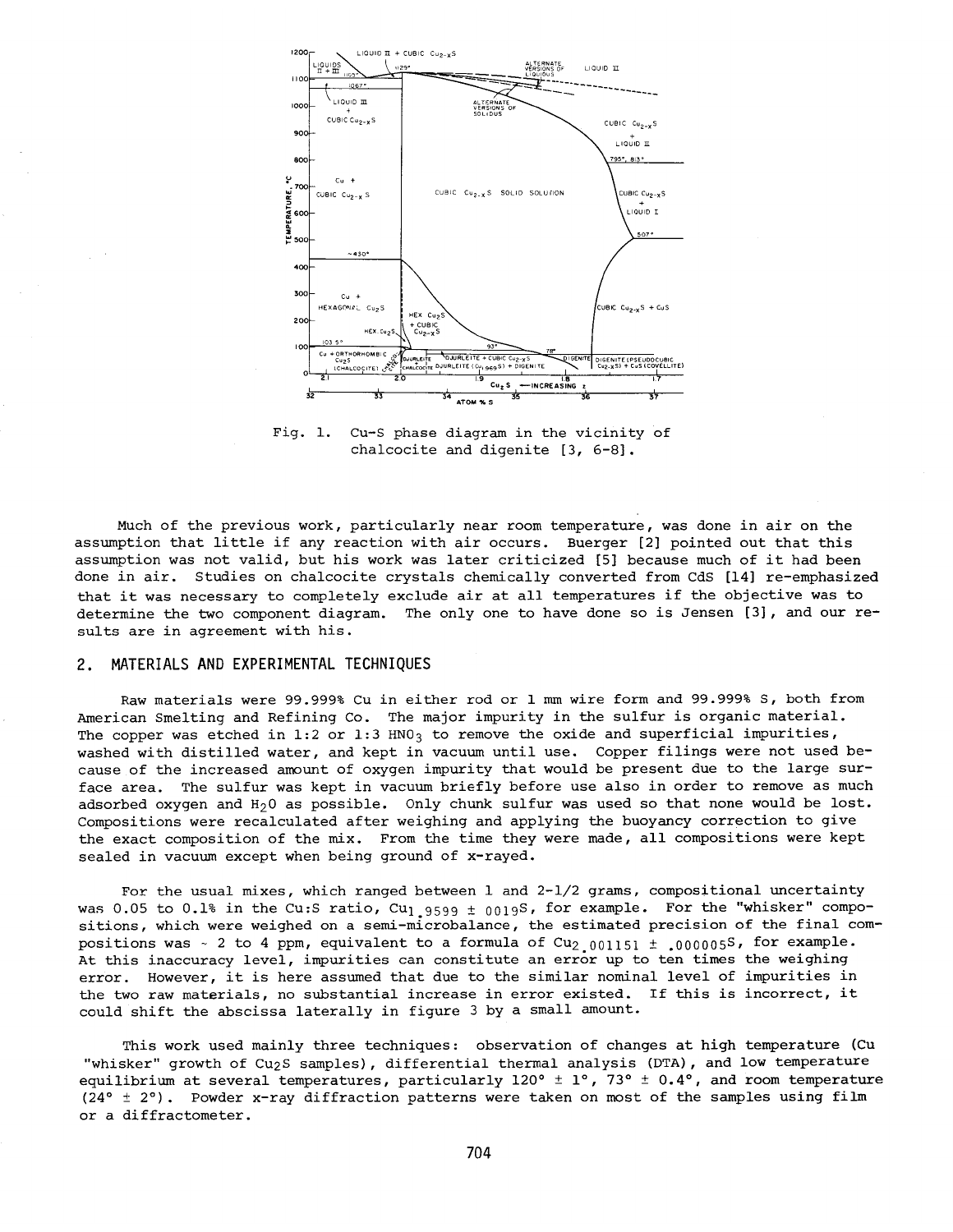

Fig. 2.  $Cu_{2.00115}S$  composition showing the effect of heating to 608° for 1.3 hours. The upper picture (with em scale) shows sample after equilibration at 100° (no whiskers). The lower picture shows the presence of numerous fine copper whiskers, particularly along the bottom edge of the sample.

After reaction (generally at 600° for 16 hours to several days, followed by slow cooling over several more days to allow re-equilibration) , most samples were ground, divided into several parts, and resealed in fused silica. One part was used for the DTA (Dupont 900 unit with 1600° furnace); other parts were held at 120°, 73°, and room temperature. Where an appreciable vapor pressure was expected, the vapor space was reduced to a minimum by inserting <sup>a</sup>hollow slug before sealing. The DTA equipment was calibrated against the melting point of tin (231.89°) [20], cadmium (320.9°) [20], zinc (419.505°) [21], silver (960.8°) [20], and gold (1064.5°) [22], both at the beginning and near the end of the work. The temperature correction was never more than 3°. Temperatures normally reproduced to better than 1°.

The determination of the copper-rich Cu<sub>2</sub>S phase boundary rests on an observation by Shiozawa [23]. If a Cu<sub>2</sub>S sample has been saturated with copper at a low temperature and is heated somewhat hotter, very fine copper whiskers will grow out of the surface of the  $Cu_2S$ , indicating it is now supersaturated and is in the two-phase Cu-Cu<sub>2</sub>S region of the diagram. When the sample is cooled the whiskers redissolve in the Cu<sub>2</sub>S. Since very small amounts of free copper can be detected visually, this is therefore a very sensitive means of plotting this phase boundary. An example showing the same sample with and without the copper whiskers is seen in figure 2.

The large samples to be used for the copper-saturated Cu<sub>2</sub>S phase boundary were not ground after reaction, but were used as is. It is believed that the slow cooling permitted equilibration as low as 150°. The reaction progressed by copper migrating through the already-formed copper sulfide to the surface, where it reacted with sulfur vapor. This resulted in a hollow core at the completion of the reaction of almost the size of the original copper rod. Any free copper remaining after the reaction was completed remained as a solid lump in the hollow core.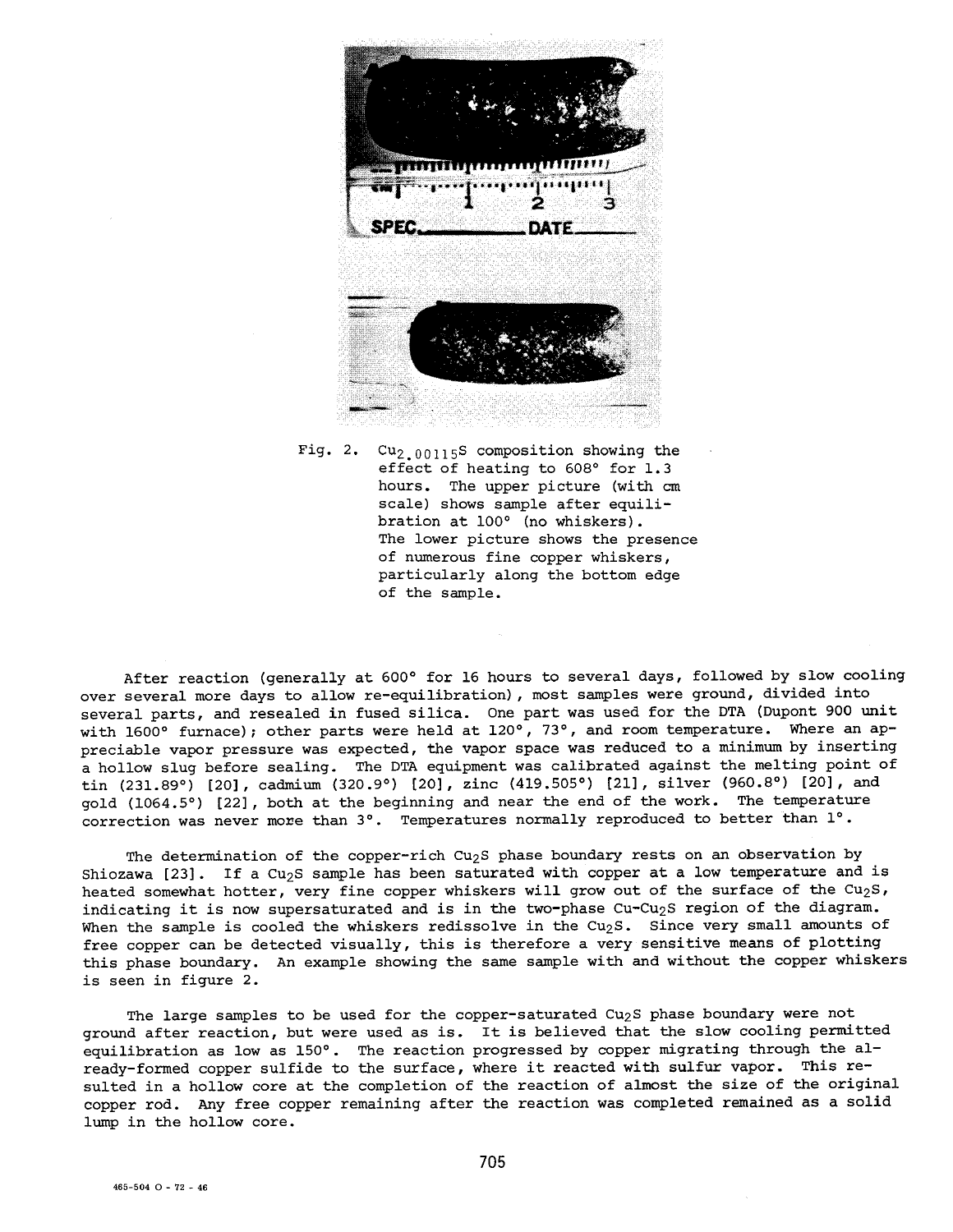A thermocouple (calibrated against a NBS standardized reference thermocouple) was fastened to the outside of the container with the bead aligned with the middle of the Cu<sub>2</sub>S piece, and the assembly was put in a temperature-stabilized furnace for a length of time necessary to establish equilibrium. For low temperatures, > 16 hours was used, while near 1000° times of 15 minutes to 1/2 hour were sufficient. The length of the samples meant that at high temperatures a small temperature gradient (< 5°) existed within the sample. The magnitude of the gradient was estimated with the thermocouple, and corrected for.

After heating, the sample was very quickly removed from the furnace and examined for the presence of copper whiskers. Most of the time, samples not showing copper whiskers were heated in order to see if whiskers appeared, but occasionally the reverse procedure was used: samples in which whiskers had been formed were heated at a different temperature to see if the whiskers disappeared. As far as could be determined, both methods gave the same results.

Two observations should be made on problems encountered, in case others should wish to repeat the experiments. Whiskers that formed quickly at low temperatures tended to redissolve quickly, but if they remained for 16 hours, extensive treatment (usually at very high temperature) was necessary in order to get rid of them. Thus for the tests involving disappearance of copper whiskers, the whiskers had to be "fresh". Also at high temperatures, the presence of <sup>a</sup>very small sulfur (or copper sulfide) vapor pressure resulted in whiskers converting to Cu<sub>2</sub>S on the surface after a few hours, after which it was virtually impossible to get rid of them and the sample would have to be abandoned (since one is depending on visual appearance of whiskers) . This caused premature abandonment of one of the compositions used *in* this study, that at about  $Cu_{2.00115}S$ .

## 3. EXPERIMENTAL RESULTS AND DISCUSSION

The results of the present work and the previous literature are summarized in figures 3 - 5. The values of Rau [8], Roseboom [7], Ruhl and Sauer [24] and Wehefritz [19] have been accepted for the copper-deficient phase boundary of digenite  $(Cu_{2-x}S)$  between 130° and 1000°.



706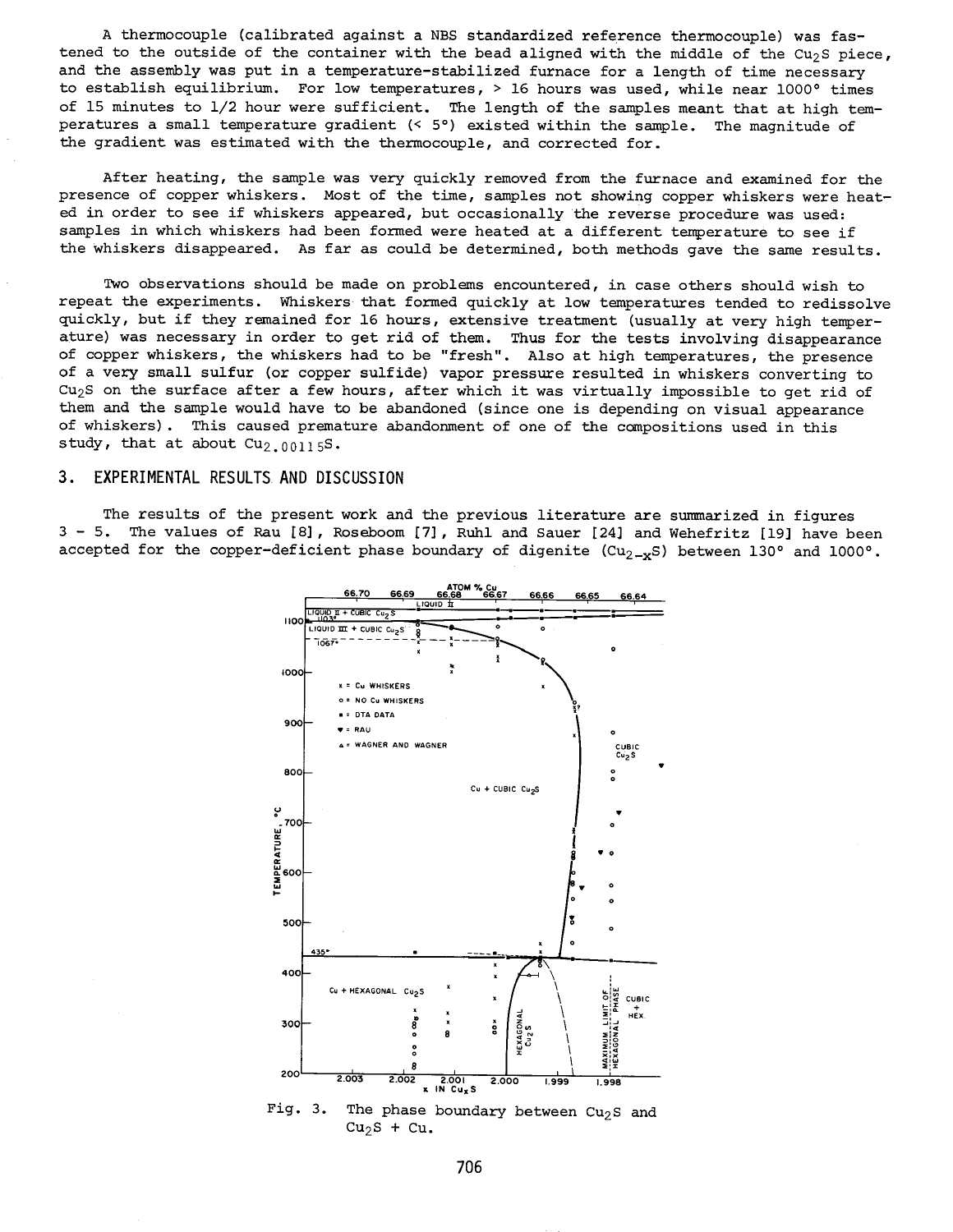

Fig. 4. Melting relations from  $cu_{2-1}s$  to  $cu_{1-72}s$ . The Melting relations from  $Cu_{2,1}S$  to  $Cu_{1,72}S$ . The previous literature is summarized along with results from the present study.



Fig. 5. Phase diagram from  $Cu_{2.00}$ S to  $Cu_{1.72}$ S.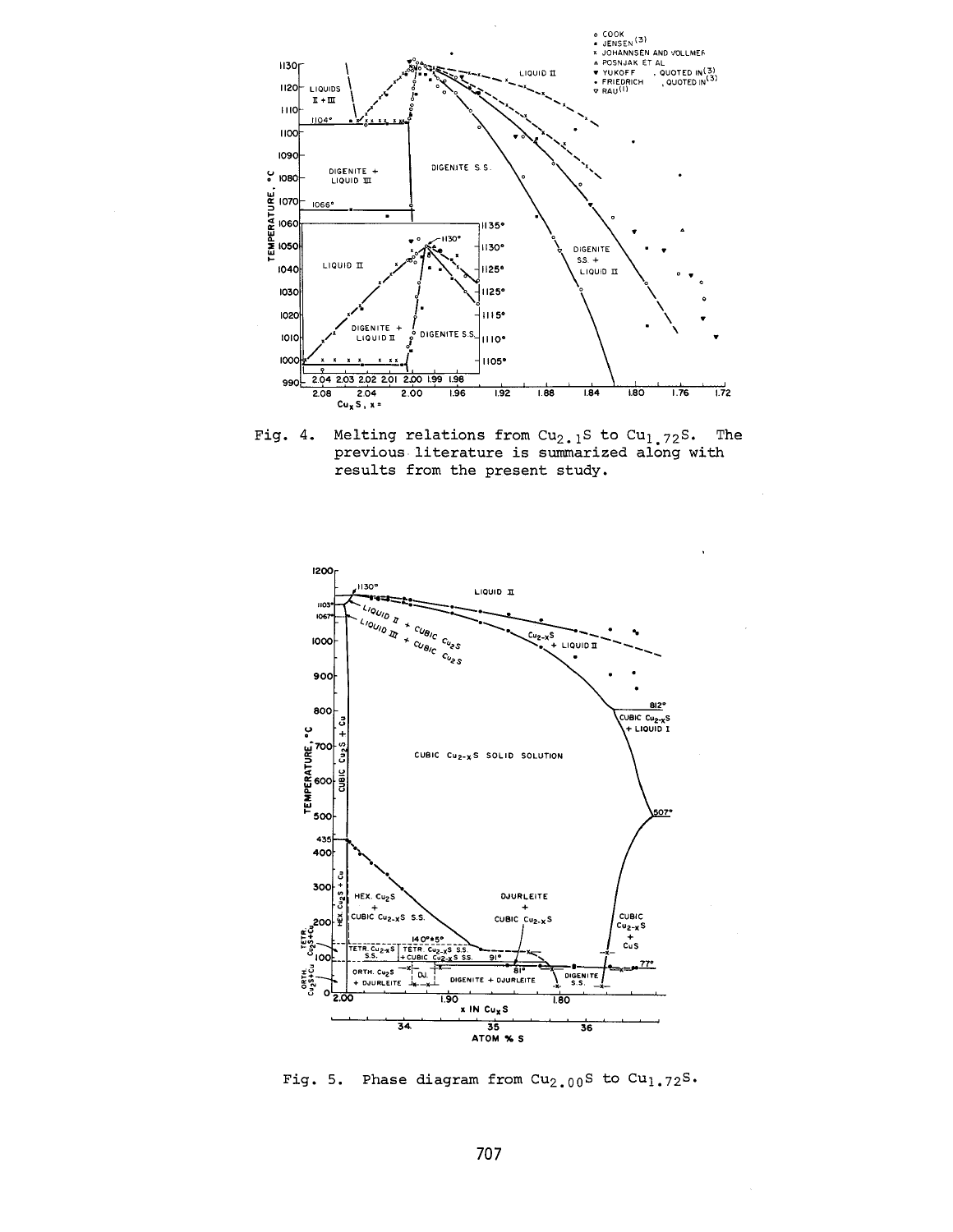# 3.1. *Copper Solubility in cu2<sup>s</sup>and High Temperature Phase Relations*

The observation of Cu whiskers due to supersaturation with copper was used to determine the (Cu + Cu<sub>2</sub>S) - Cu<sub>2</sub>S phase boundary between 165° and 1070 °C, as shown in figure 3. At low temperatures, copper whiskers were most nun.erous at the hottest spot, which follows from the shape of the phase boundary (fig. 3). The copper whiskers varied in length up to half an inch or more. Long whiskers were usually bent or coiled. Widths of whiskers ranged from barely detectable under the microscope (< 10 microns) to several tenths of a millimeter. One whisker was found to be polycrystalline by x-ray diffraction. In at least same cases, the whiskers grew into the inner void as well as on the outside, but this did not appear to interfere with the observations. When the samples were broken open at the end of the experimentation, a very minor amount of whiskers was found in those samples with more than two copper atoms per sulfur, but no trace was found of the original copper core, indicating that at some stage all of the copper was in solid solution in the  $Cu_2S$ .

The initial deviation from stoichiometry is in the direction of copper deficiency as  $ex$ pected. However, as may be seen in figure 3 the boundary unexpectedly curves back towards copper at high temperature. This is in the opposite direction to what has been reported previously [8].

At low temperatures, all three samples with excess copper  $(x > 2.0)$  formed Cu whiskers on heating above  $\sim 305$  °C. Since all were equilibrated with Cu near 150°, all showed whiskers at the same temperature, the excess copper at 150° remaining in the core as <sup>a</sup>solid piece. It must be only above 300° that the phase boundary deviates significantly from the stoichiometric composition. One sample was heated for long times near 305°, 320°, 400°, 415°, 435°, and 445°'and the amount of free copper was qualitatively observed. At 304.5° no copper was detected. At 306° one exceedingly small whisker was found. At 320.5°, both the number and length of the copper whiskers had increased considerably, but the amount was still small. At 415° a further increase in amount of copper was observed. At 435° and at 445° the number of whiskers had probably not increased, but the thickness and length were both quite large. The longest whiskers were probably at least half an inch in length, and strongly coiled. These qualitative observations are the basis for the shape of the phase boundary below 435° as drawn in figure 3. It is assumed that copper-saturated compositions below 300° are stoichiometric, but the limits of uncertainty are  $Cu_{2.0001}$ S and  $Cu_{1.9999}$ S from compositions of sam<sup>p</sup>les adjacent to the phase boundary and observation of changes in amount of copper whiskers with temperature above 305°.

High temperature results were supplemented by data from the DTA curves, which showed the existence of solidus and liquidus curves on *both* sides of the maximum melting temperature of the Cu<sub>2</sub>S phase as indicated in figures 3 and 5. The maximum melting point is in the composition range Cu<sub>l.994</sub>S to Cu<sub>l.986</sub>S, probably at the high copper end of this range, and the maximum temperature of melting is 1130  $\pm$  2°, in excellent agreement with 1130  $\pm$  1° at Cu<sub>1990</sub>  $_{+}$  .004S and 1129° at Cu<sub>l.989</sub>S reported previously [1,3]. It is probable that the occurrence of the maximum melting point slightly on the sulfur-rich side of  $Cu<sub>2</sub>S$  led previous workers to suspect that the copper-rich phase boundary of the Cu<sub>2</sub>S phase was shifted in the same direction at high temperatures [8,3], which is incorrect or oversimplified as seen above.

One notices in figure 3 that the "solid solution" of copper in Cu<sub>2</sub>S at  $1103^\circ$  is appreciable. The data points from the "whisker" data just below 1095° indicating no formation of copper whiskers have been disregarded. The lack of apparent rise of the Cu-Cu<sub>2</sub>S phase boundary is due to the circumstance that the specimens needed to be equilibrated at least 20° above the phase boundary for the whiskers to appear. The fact that the sample with composition  $Cu_{2.001797}$ S was not supersaturated with copper at 1097° (the highest temperature to which it was heated) is shown by the absence of any core of unreacted copper when the piece was broken open.

The monotectic was measured at 1103  $\pm$  2° for a composition with appreciable excess Cu (fig. 4) compared with 1105° determined previously [6,3]. Jensen [3] chose 1105° although his data contained both 1104° and 1105° as possible data points. The value of 1104° ± 1° is used for figure 1.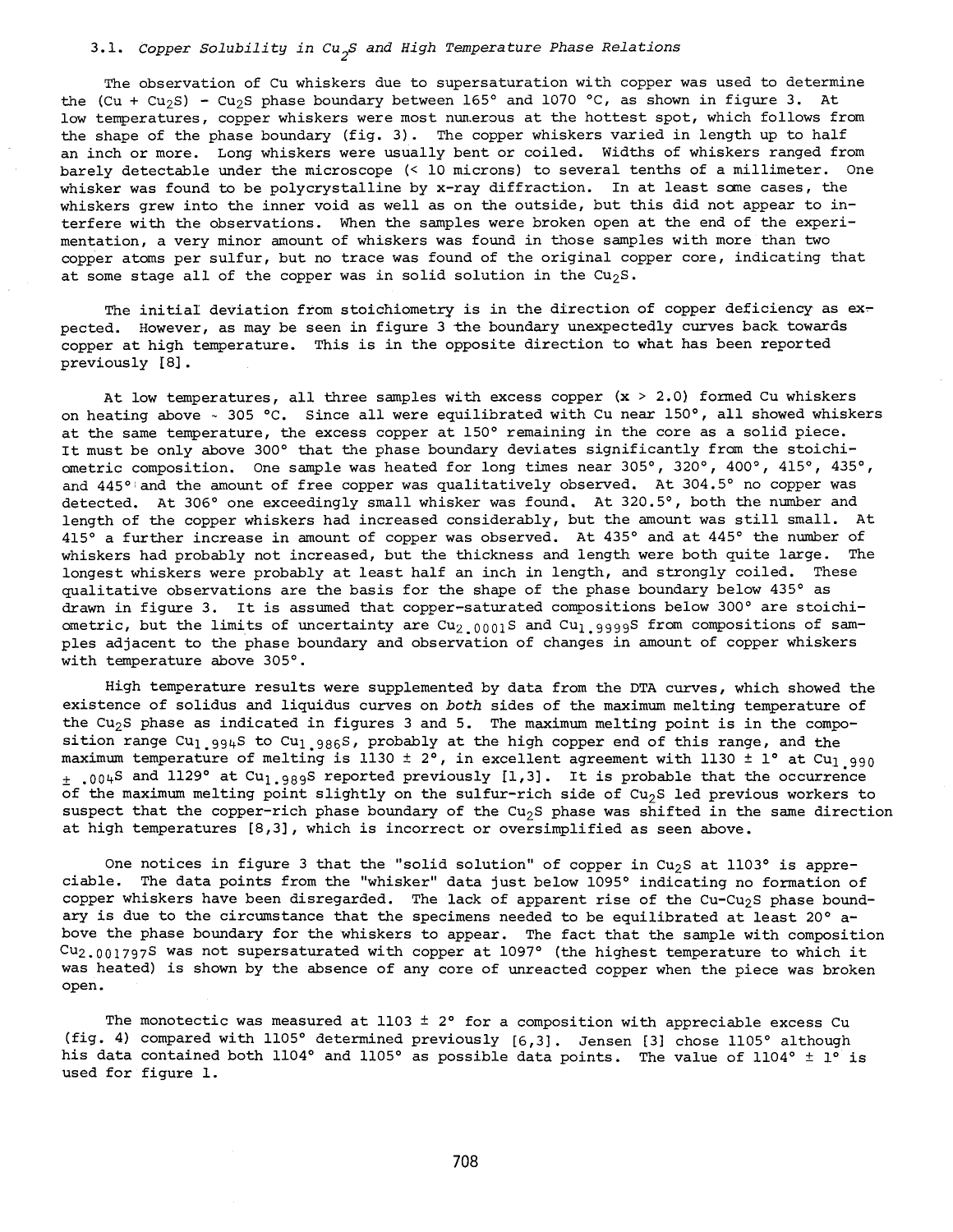#### 3.2. *The Hexagonal-Cubic Phase Transition Near 435°*

There has been a good deal of difficulty in determining the transition temperature in the past due to its sluggish nature, with temperatures between 350° and 470° reported; in this study it was *not* <sup>a</sup>problem, largely because of the rigorous efforts to exclude oxygen from the samples. The strong effect of oxygen on the phase transition was pointed out by Roseboom [7]. The minimum temperature hysteresis for the transition was 7°, considerably under most other studies, but still of significant size. Wehefritz [19] explained this large hysteresis as due to the extremely small heat of transition, estimated by him as 110  $\pm$  40 cal/ mole. This can be expected to be not far in magnitude from enthalpies due to structural defects and therefore arising from other than thermodynamic equilibrium.

An additional effect on the hysteresis was found arising from the past thermal history of the sample. All samples in which the composition contained more copper than the stable limit near 435° showed increased hysteresis with temperature cycling, even when oxygen was excluded, the increase in hysteresis amounting to a factor of three after several cycles. The effect was temporary, since re-equilibrating the sample at high temperature sharpened the DTA peaks and eliminated the excess hysteresis. The transition temperature was unchanged between samples equilibrated at 1105° (near maximum Cu content) and at 835° (near minimum Cu content). Thus the increased temperature hysteresis is caused by slow kinetics, probably caused by lattice defects connected with the Cu precipitation, rather than a shift of transition temperature with copper content.

There appears also to be a continued rise of the hexagonal-cubic phase transition as <sup>a</sup> metastable extension of the phase boundary into the two phase region (dotted in on figure 3) but the increase in temperature is small and is barely significant.

The shape of the DTA curves for the hexagonal-cubic transition in compositions near  $Cu<sub>2</sub>S$ can also suggest a location for the minimum copper content of the hexagonal phase since <sup>a</sup> single phase sample will transform more sharply than a sample which is a mixture of the limiting hexagonal composition plus a cubic phase. From the curve shapes the limiting low copper content of the hexagonal phase is no lower than  $Cu<sub>1.998</sub>S$ , and may be as high as  $Cu<sub>1.9994</sub>S$ . This uncertainty is indicated on figure 3 by dashed lines. Roseboom [7] by a different method judged that the solid solution limit of hexagonal chalcocite at 180° was at higher copper content than  $Cu<sub>1.998</sub>S$ , which is in agreement.

# 3. 3. *Low Temperature Phase Relations*

<sup>A</sup>brief summary is given of other findings, since they affect the structural interpretation of the results.

No evidence was found for solid solution in "orthorhombic" chalcocite at 73° or 76° by the method of disappearing phases. No evidence near 100° (where solid solution was reported to be maximum [7]) could be obtained, since samples transformed to the tetragonal phase. By the same method the composition of djurleite was found to be Cu<sub>l.93  $\pm$  .015</sub>S. Results were not precise enough to be certain of the existence of solid solution. It is probable that previous studies used material that was slightly contaminated with oxygen, and thus contained less Cu in the lattice than was believed to be the case. Djurleite decomposes at 91  $\pm$  1°, in reasonable agreement with the previously determined [7] 93°.

The transformation to tetragonal "Cu<sub>l.96</sub>S" is very sluggish, and may again become more so in the presence of oxygen contamination. All compositions between  $Cu_{2.00}S$  and  $Cu_{1.95}S$ transformed completely to the tetragonal phase in a matter of months between the temperatures of 94° and 120°, and partially transferred at 137°. The phase transforms back by at least 146°. Lesser times were frequently insufficient for complete conversion.

Cu<sub>1.91</sub>S [13], the hexagonal polymorph of digenite  $[14,15]$ , and anilite [16,17] were not obtained as stable phases in this study, and are not believed to exist in the equilibrium Cu-S phase diagram. The details of the attempts to obtain anilite will be reported elsewhere.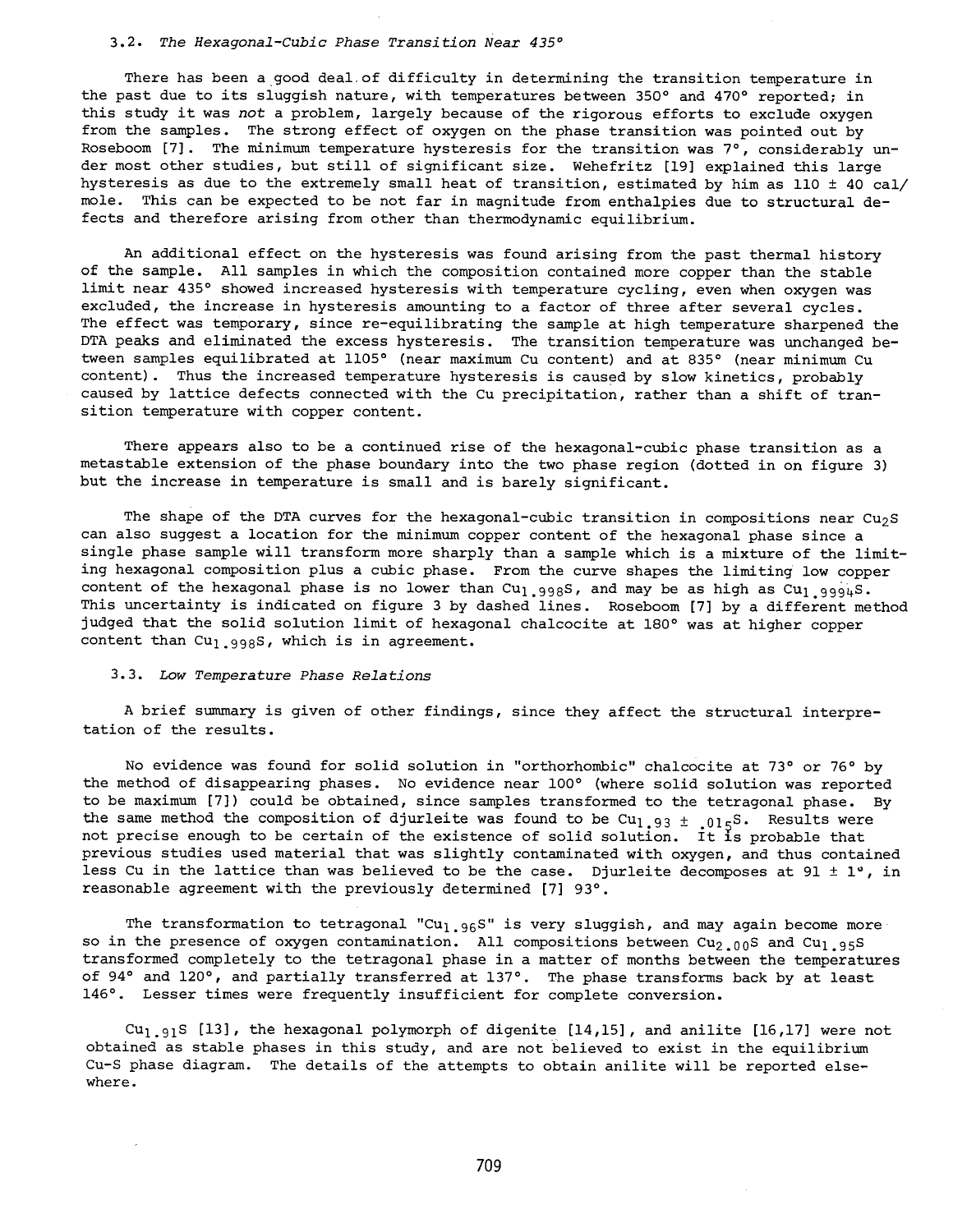# 4. COMPARISON OF THE STRUCTURE OF THE COPPER SULFIDES

X-ray diffraction on small CdS crystals which had been chemically converted to chalcocite, djurleite, or "hexagonal digenite" demonstrate a great similarity in the structure [14], which can be explained by assuming that the sulfur atoms remain fixed while the copper atoms, which are known to be unusually mobile in Cu<sub>2</sub>S [4, 25], rearrange themselves in accordance with the proportion of copper atoms to sulfur. Chalcocite, both hexagonal [26] and "orthorhombic" [9,26] forms, has its sulfurs essentially in hexagonal close packing. Psuedo-hexagonal [27] djurleite and the hexagonal polymorph of digenite are both obtainable from chalcocite as *single* crystals [14], indicating the same sulfur arrangement. Eliseev's [13] Cu1.91S phase can also be fitted to this sulfur arrangement (fig. 6).

The cubic close packed sulfur arrangement typified by sphalerite and hawleyite (cubic CdS) is found in digenite [28] (or anilite  $[16,17]$ ) and tetragonal "Cu<sub>l.96</sub>S"  $[10]$ . This is the obvious explanation for the very sluggish transition between "Cu<sub>1.96</sub>S" and djurleite or chalcocite, and the somewhat sluggish transition between hexagonal chalcocite and digenite at 435°. On the other hand, while the cubic high temperature form of digenite can be at least partially quenched, the phase transformation to the low temperature ordered phase is sufficiently fast that the DTA peak occurs with no hysteresis. The hexagonal form for chalcocite is widely reported as unquenchable; the hexagonal-orthorhombic transition, though almost certainly first order and showing 10 to 15° hysteresis, occurs rapidly.

All of the above results are completely consistent with the picture of the two basic sulfur arrangements with the interstices filled by highly mobile copper atoms. Transitions between phases with the same sulfur arrangements are rapid while transitions between phases with different sulfur arrangements are sluggish. This same approach to phase relation among the copper sulfides has been clearly expressed in a recent paper by Cavallotti and Salvago [15]. It is obvious that the copper atoms, being highly mobile and able to take a wide variety of orderings, are very poorly bonded to the sulfur atoms. In fact a statistical distribution of copper atoms along channels has been proposed [26] for the structure of hexagonal chalcocite.



Fig. 6. Idealized unit cells in the plane perpendicular to *c* for copper sulfides, showing orientation and size of unit cells with respec<sup>t</sup> to hexagonal close packed sulfur layers.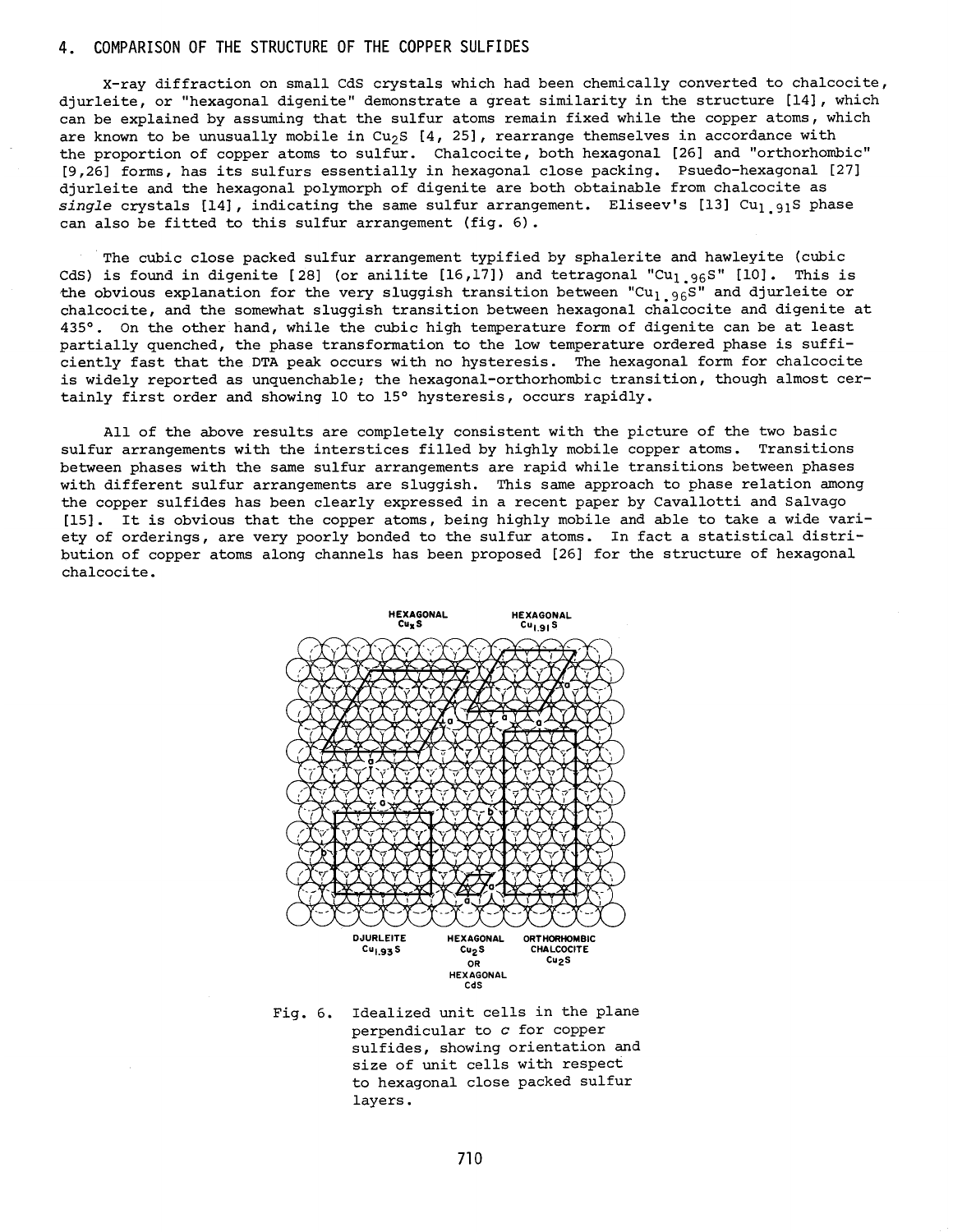An additional problem is the reason for the wide solid solution in the structures with <sup>a</sup>cubic close packed sulfur arrangement and very limited solid solution in those with hexagonal close packed sulfurs. Cavallotti and Salvago [15] offered the following structural explanation. In the cubic type the coppers tend to be in the tetrahedral antifluorite position, whereas in the hexagonal close packed structures the coppers tend to be in the sulfur layer and are thus more tightly bonded to three sulfurs than when they are bonded to four in the cubic arrangements. This favors the cubic sulfur arrangement when the ratio of copper to sulfur deviates from 2:1.

## 5. **ACKNOWLEDGMENTS**

This work was performed while a Ph.D. candidate at Case Western Reserve University, and was supported in part by Aerospace Research Laboratories, Air Force Systems Command, United States Air Force, Contract F33615-68-C-1732. I am indebted to P. O. Banks and J. Hower of the Geology Department, Case Western Reserve University and L. R. Shiozawa and J. M. Jost of Gould Inc. for many stimulating discussions.

# **6. REFERENCES**

- [1] Posnjak, E., Allen, E. T., and Merwin, H. E., Econ. Geol. 10, 491-534 (1915).
- [2] Buerger, N. W., Econ. Geol. 36, 19-44 (1941).
- [3] Jensen, E., Avhandl. Norske Videnskaps-Akad. Oslo I. Mat.-Naturw. Klasse 1947, No. 6, 1-14.
- [4] Hirahara, E., J. Phys. Soc. Japan 2, 211-13 (1947), ibib. 6, 422-27 (1951).
- [5] Djurle, S., Acta Chem. Scand. 12, 1415-26 (1958).
- [6] Johannsen F. and Vollmer, H., Erzbergbau u. Metallhuttenw.  $13$ , 313-22 (1960).
- [7] Roseboom, E. H., Jr., Econ. Geol. §l, 641-72 (1966).
- [8] Rau, H., J. Phys. Chem. Solids 28, 903-16 (1967).
- [9] Evans, H. T., Jr., Nature Phys. Sci. 232, 69-70 (1971).
- [10] Janosi, A., Acta. Cryst. 17, 311-12 (1964).
- [11] Skinner, B. J., Boyd, F. R., and England, J. L., Am. Geophys. Union Trans. 45, 121-22  $(1964)$ .
- [12] Kullerud, G., *Handbook of Physical Constants*, Geol. Soc. Am. Mem. 97, 323-44 (1966).
- [13] Eliseev, E. N., Rudenko, L. E., Sinev, L.A., Koshurnikov, B. K., and Solovov, N. I., Mineralog. Sb. L'Vovsk. Gos. Univ. 18, 385-400 (1964).
- [14] Cook, W. R., Jr., Shiozawa, L., and Augustine, F., J. Appl. Phys. 41, 3058-63 (1970).
- [15] Cavallotti, P. and Salvago, G., Electro-chim. Metal. 4, 181-210 (1969).
- [16] Morimoto, N., Koto, K., and Shimazaki, Y., Am. Mineral  $54$ , 1256-68 (1969).
- [17] Morimoto, N. and Koto, K., Am. Mineral. 55, 106-17 (1970).
- [18] Wagner, J. B. and Wagner, C., J. Chem. Phys. 26, 1602-6 (1957).
- [19] Wehefritz, V., Z. Phys. Chem. (Frankfurt) 26, 339-59 (1960).
- [20] Weast, R. C., Ed., *Handbook of Chemistry and Physics,* 45th Ed., Chemical Rubber Co., Cleveland, Ohio (1964).
- [21] Simson, H. F., NBS J. Res. 65A [3] 139-45 (1961).
- [22] Moser, H., Otto, J., and Thomas, w., z. Physik 175, 327-36 (1963).
- [23] Shiozawa, L. R., personal communication, Aug. 1968.
- [24] Rühl W. and Saur, E., Ber. Oberhess. Ges. Natur-u. Heilk. Giessen, Naturw. Abt. 28, 35-47 (1957).
- [25] Pavlyuchenko, M. M. and Pokrovskii, I. I., Vestsi Akad. Navuk Belarus, SSR, Ser. Khim. Navuk 1967 (3), 35-41.
- [26] Buerger, M. J. and Wuensch, B. J. Science 141, 276-77 (1963); Wuensch, B. J. and Buerger, M. J., Mineral Soc. Am. Special Paper 1, p. 164-70 (1963).
- [27] Takeda, H., Donnay, J. D. H., Roseboom, E. H., and Appleman, D. E., Zeit. Krist. 125, 404-13 (1967).
- [28] Morimoto N. and Kullerud, G., Am. Mineral. 48, 110-23 (1963).